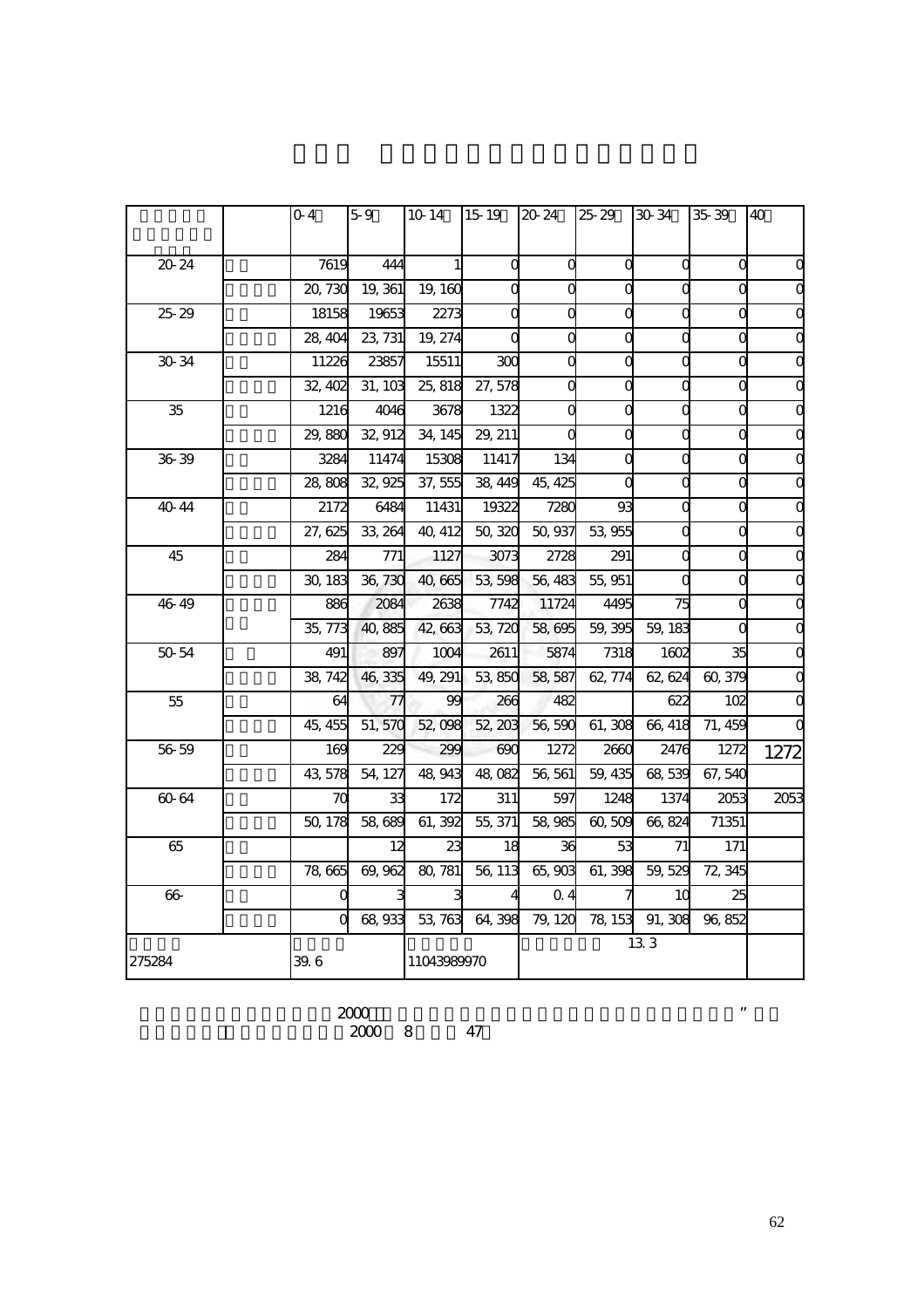| 20              | 00%<br>0.                                    | 0.00%                                    | 50%<br>0.                | 00%<br>0.               |
|-----------------|----------------------------------------------|------------------------------------------|--------------------------|-------------------------|
| 21              | 00%<br>$\Omega$ .                            | 0.10%                                    | 2.00%                    | 00%<br>0.               |
| 22              | 0.00%                                        | 0.00%                                    | 3.10%                    | 00%<br>0.               |
| 23              | 00%<br>$\Omega$ .                            | 10%<br>Ο.                                | 2.00%                    | 00%<br>0.               |
| 24              | 00%<br>$\Omega$ .                            | 10%<br>$\Omega$                          | 80%<br>1                 | 02%<br>0.               |
| 25              | 00%<br>$\Omega$ .                            | 00%<br>$\Omega$                          | 1<br>90%                 | 00%<br>0.               |
| 26              | 00%<br>$\Omega$ .                            | 00%<br>$\Omega$                          | 1<br>90%                 | 00%<br>$\overline{O}$ . |
| 27              | 00%<br>$\overline{O}$ .                      | 10%<br>0.                                | $\overline{2}$ .<br>10%  | 00%<br>$\overline{0}$   |
| 28              | 00%<br>$\overline{O}$ .                      | 00%<br>$\overline{0}$                    | 90%<br>$\mathbf{1}$      | 00%<br>0.               |
| 29              | 00%<br>$\overline{0}$ .                      | 00%<br>$\overline{O}$ .                  | 70%<br>$\mathbf{1}$      | 0.00%                   |
| 30              | 00%<br>$\Omega$ .                            | 0.10%                                    | $\mathbf{1}$<br>40%      | 0.00%                   |
| 31              | 00%<br>0.                                    | 00%<br>0.                                | $\mathbf{1}$<br>20%      | 00%<br>0.               |
| $\overline{32}$ | 00%<br>0.                                    | 0.10%                                    | $\mathbf{1}$<br>10%      | 00%<br>0.               |
| 33              | 00%<br>$\Omega$                              | $\overline{O}$ .<br>00%                  | $\mathbf{1}$<br>00%      | 01%<br>0.               |
| 34              | 00%<br>$\Omega$                              | 0.00%                                    | 40%                      | 00%<br>0.               |
| 35              | 00%<br>$\Omega$                              | 00%<br>0.                                | 90%<br>$\Omega$          | 00%<br>0.               |
| 36              | 00%<br>$\overline{O}$ .                      | 0.10%                                    | 80%<br>$\overline{O}$ .  | 0.01%                   |
| 37              | 00%<br>$\Omega$ .                            | 10%<br>0.                                | 80%<br>$\Omega$ .        | 0.00%                   |
| 38              | 0.00%                                        | 0.00%                                    | 0.90%                    | 0.01%                   |
| 39              | 00%<br>Ο.                                    | 10%<br>$\Omega$ .                        | 90%<br>Ο.                | 00%<br>Ο.               |
| $\overline{40}$ | 00%<br>$\overline{0}$ .                      | 0.10%                                    | 60%<br>0.                | 01%<br>0.               |
| 41              | 00%<br>0.                                    | 10%<br>$\Omega$                          | 50%<br>$\Omega$          | 01%<br>$\mathbf{O}$     |
| 42              | 00%<br>$\Omega$ .                            | 10%<br>$\overline{0}$                    | 60%<br>Ω.                | 03%<br>0.               |
| $\overline{43}$ | 00%<br>$\Omega$ .                            | 10%<br>$\mathbf{O}$                      | 50%<br>$\Omega$ .        | 01%<br>$\mathbf{O}$     |
| 44              | 00%<br>$\overline{O}$                        | 20%<br>$\overline{0}$                    | 60%<br>$\overline{O}$ .  | 00%<br>$\overline{0}$ . |
| 45              | 00%<br>$\overline{0}$ .                      | 10%<br>$\overline{0}$                    | 50%<br>$\overline{O}$ .  | 03%<br>0.               |
| 46              | 00%<br>0.                                    | 30%<br>$\overline{O}$                    | 40%<br>0.                | 0.00%                   |
| 47<br>48        | 10%<br>$\Omega$ .<br>00%<br>$\overline{O}$ . | 20%<br>$\Omega$<br>30%<br>$\overline{O}$ | 50%<br>$\Omega$ .<br>30% | 00%<br>0.<br>00%<br>0.  |
| 49              | 00%<br>$\overline{O}$ .                      | 20%                                      | 0.<br>50%<br>Ω.          | 03%                     |
| 50              | 10%                                          | 0.<br>30%<br>$\overline{O}$              | 10%<br>O                 | 0.<br>0.<br>00%         |
| 51              | 60%<br>0                                     | 30%<br>$\overline{O}$ .                  | 30%<br>$\Omega$          | 00%<br>$\Omega$ .       |
| 52              | 60%<br>$\Omega$                              | 30%<br>$\mathbf{O}$                      | 30%<br>$\Omega$          | 00%<br>0.               |
| 53              | 60%<br>$\overline{O}$ .                      | 30%<br>Ο.                                | 20%<br>O                 | 0.00%                   |
| 54              | 40%<br>$\Omega$ .                            | 40%<br>$\mathbf{O}$                      | 20%<br>0.                | 0.00%                   |
| 55              | 00%<br>3.                                    | 40%<br>Ω.                                | 40%<br>Ω.                | 0.00%                   |
| 56              | 60%<br>0                                     | 70%<br>$\Omega$                          | 30%<br>0                 | 00%<br>$\Omega$ .       |
| 57              | 90%<br>$\Omega$                              | 20%<br>0.                                | 20%<br>Ω.                | 00%<br>0.               |
| 58              | 10%                                          | O.<br>40%                                | Ω<br>20%                 | <u>O.</u><br>00%        |
| 59              | 50%                                          | 0.70%                                    | 10%<br>Ω                 | 0.00%                   |
| 60              | 00%<br>5.                                    | 20%<br>0                                 | 20%<br>Ω                 | 00%<br>$\overline{O}$   |
| 61              | 10%                                          | 40%<br>0                                 | 10%<br>0                 | 00%<br>0.               |
| 62              | 80%<br>1                                     | 60%<br>$\overline{0}$                    | 00%<br>$\Omega$          | 00%<br><u>O.</u>        |
| 63              | 60%                                          | 70%<br>0                                 | 10%<br>0                 | 00%<br>$\overline{O}$   |
| 64              | 70%                                          | 50%<br>0.                                | 20%<br>О.                | 00%<br>О.               |
| 65              | 90%<br>97                                    | 00%<br>O.                                | 10%<br>0.                | 00%<br>0.               |
| 66              | 30%<br>2.                                    | 00%<br>0                                 | 30%<br>$\mathbf{2}$ .    | 00%<br>$\Omega$         |
| 67              | 00%<br>Ω.                                    | 00%<br>0                                 | 00%<br>Ω.                | 00%<br>$\Omega$         |
| 68              | 00%<br>Ω.                                    | 00%<br>$\Omega$                          | 00%<br>$\Omega$          | 00%<br>$\Omega$         |
| 69              | 30%<br>6.                                    | 0.00%                                    | 0.00%                    | 0.00%                   |
|                 | 2000                                         |                                          |                          |                         |

休基金季刊」,第一卷第一期,2000 8 月,頁 47。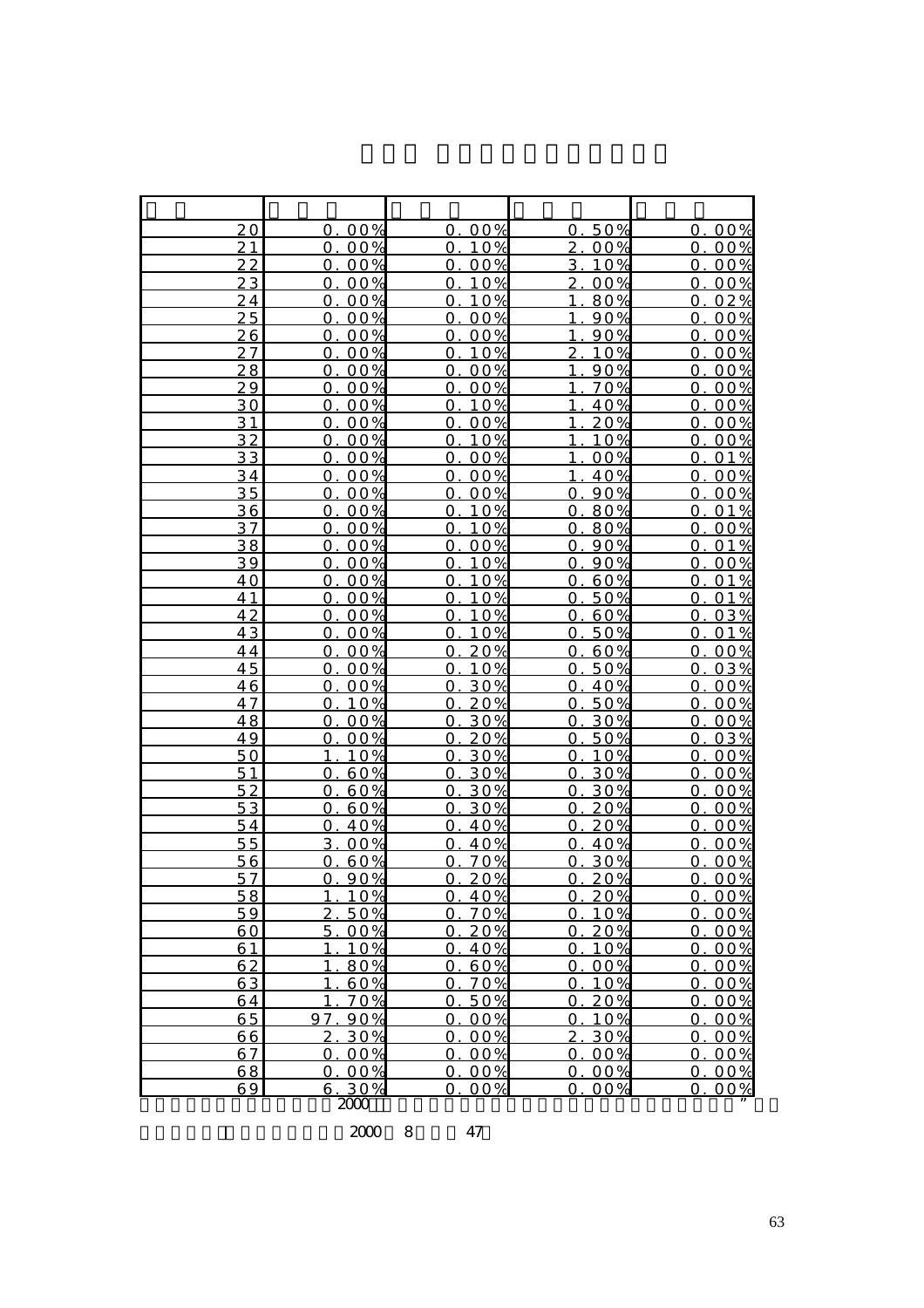$\overline{A}$ 

86.6.30

 $100\%~120\%$ 

 $5%$ 

 $8,5\%$ 

**9.5%** 

 $11\%$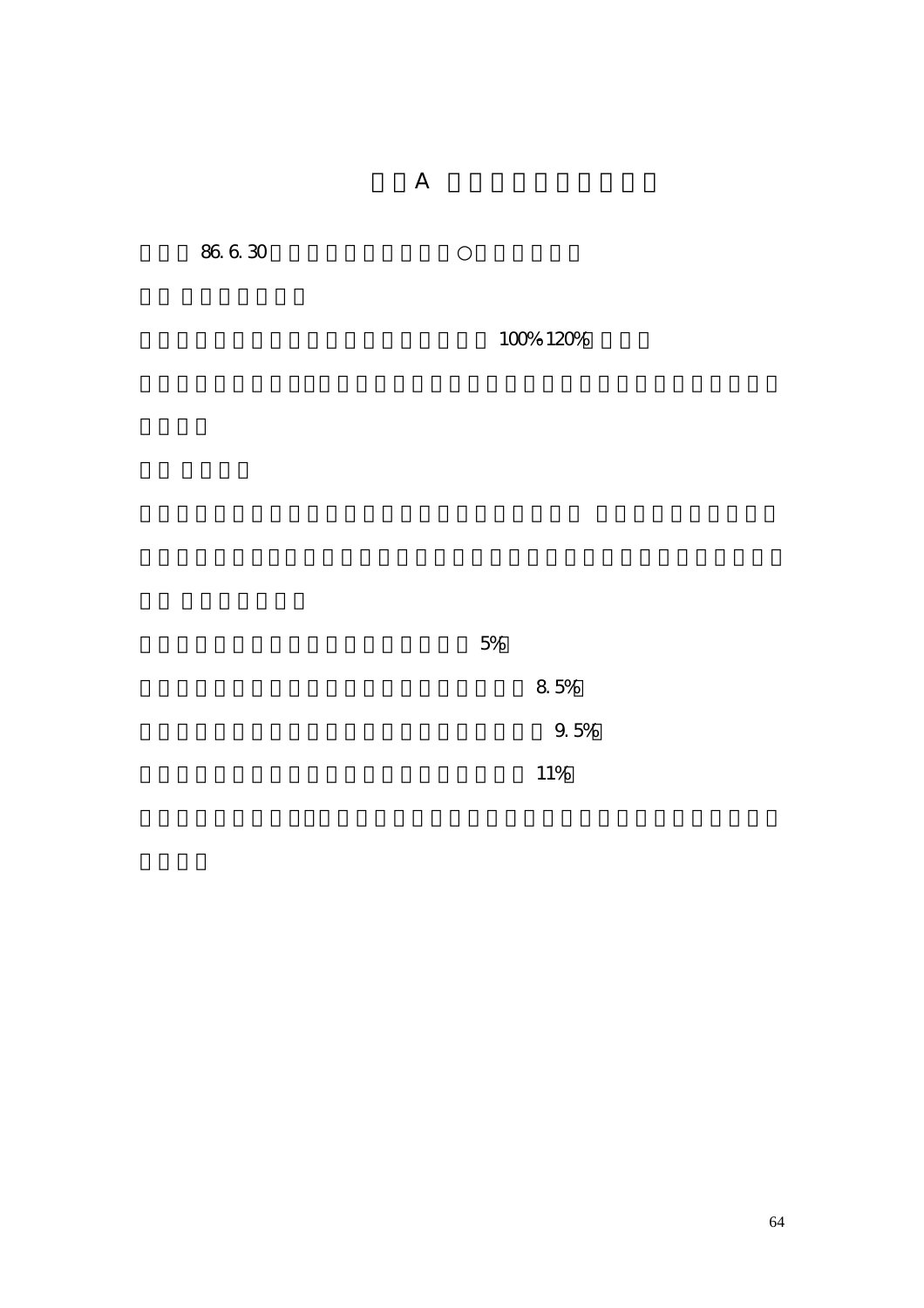```
% In put the data of lifeannuity table
load C:\Data\lifeannuity.txt;
table = lifeannuity;
px=1-table(:,2;3);ia=0.03;%The rate at outstanding period
year=65;%the retired age 
g=0.01;%The salary growth rate
sx=28404;%The salary at age 25
n=40;%The time to be a worker
f=0.02% inflation rate
index=[0 0]; 
temp=[0 0]
for i=1: (110-year)
    temp=prod(px(year: (year+i), :))*(1+f)^i/(1+ia)^i;
     index=index+temp;
end 
index=index+1;
i na 12=(1+i)a (1/12) - 1;
an=(1-(1/(1+i \text{ rad}2))^2/2)/(i \text{ rad}2/(1+i \text{ rad}2));%To compute the monthly payment during the working time
fsalary=sx*(1+g)^40; "The salary in the last year
im=0.04;%The rate of investment returns at cumulated period 
im12=(1+i\text{ m})(1/12)-1; %The nomial rate of interest
%Computing the rate of the defined contributionn (c) and level premium
sum65=259732023589.627/62801.658;
% sum*contribution rate 
replace=(sum65/an./index)/fsalary
clear all 
load train
sound(y)
```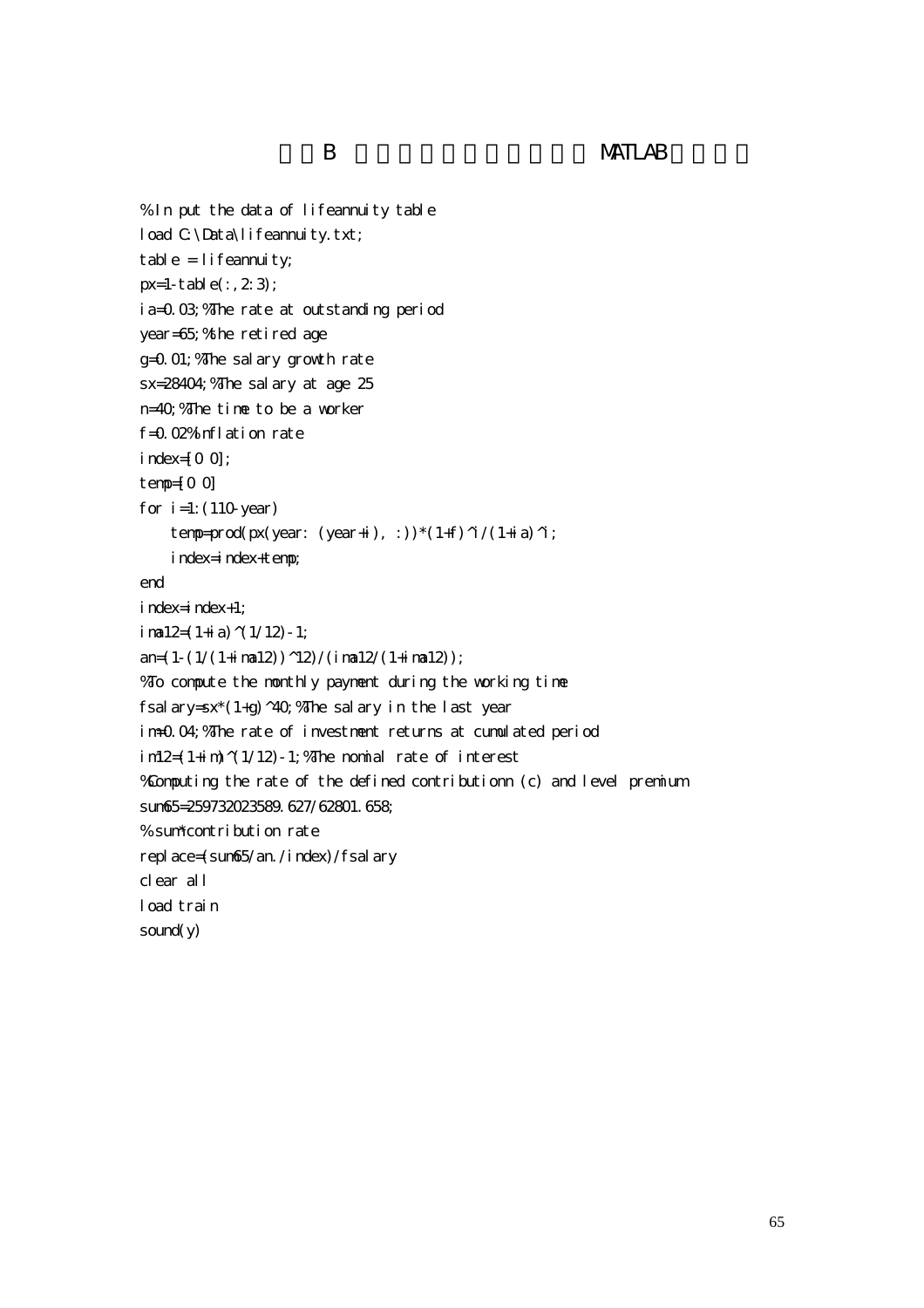## C MATLAB

```
% In put the data of lifeannuity table
load C:\Data\lifeannuity.txt;
table = lifeamuity;px=1-table(:, 2:3);
ia=0.03;%The rate at outstanding period
year=65;%the retired age 
g=0.01;%The salary growth rate
sx=28404;%The salary at age 25
n=40; Whe time to be a worker
f=0.02% inflation rate
index=[0 0];
temp=[0 0]
for i=1: (110-year)
    temp=prod(px(year: (year+i), :))*(1+f)^i/(1+ia)^i;
     index=index+temp;
end 
index=index+1;
i na 12=(1+i)a (1/12)-1;
an=(1-(1/(1+i \text{ rad}2))^2/2)/(i \text{ rad}2/(1+i \text{ rad}2));%To compute the monthly payment during the working time
fsalary=sx*(1+g)^40; "The salary in the last year
im=0.08;%The rate of investment returns at cumulated period 
im2=(1+i\text{ m})(1/12)-1; %The nomial rate of interest
%Computing the rate of the defined contributionn (c) and level premium
sum=0; temp=0;
for i=1: n
    temp=sx*(1+g)^(i-1)*((1-(1+im12)^12)/(1-(1+im12)))*(1+im)^(n+1-i);
    sum+sum+temp;
end 
sun65a = sun10.0308sum65b=sum<sup>*</sup>0.0508
sum65c=sum*0.0708;
sum65d=sum*0.0908;
sum65e=sum(0.1337)% sum* different contribution rate
replacea=(sum65a/an./index)/fsalary 
replaceb=(sum65b/an./index)/fsalary 
replacec=(sum65c/an./index)/fsalary 
replaced=(sum65d/an./index)/fsalary 
replacee=(sum65e/an./index)/fsalary
```